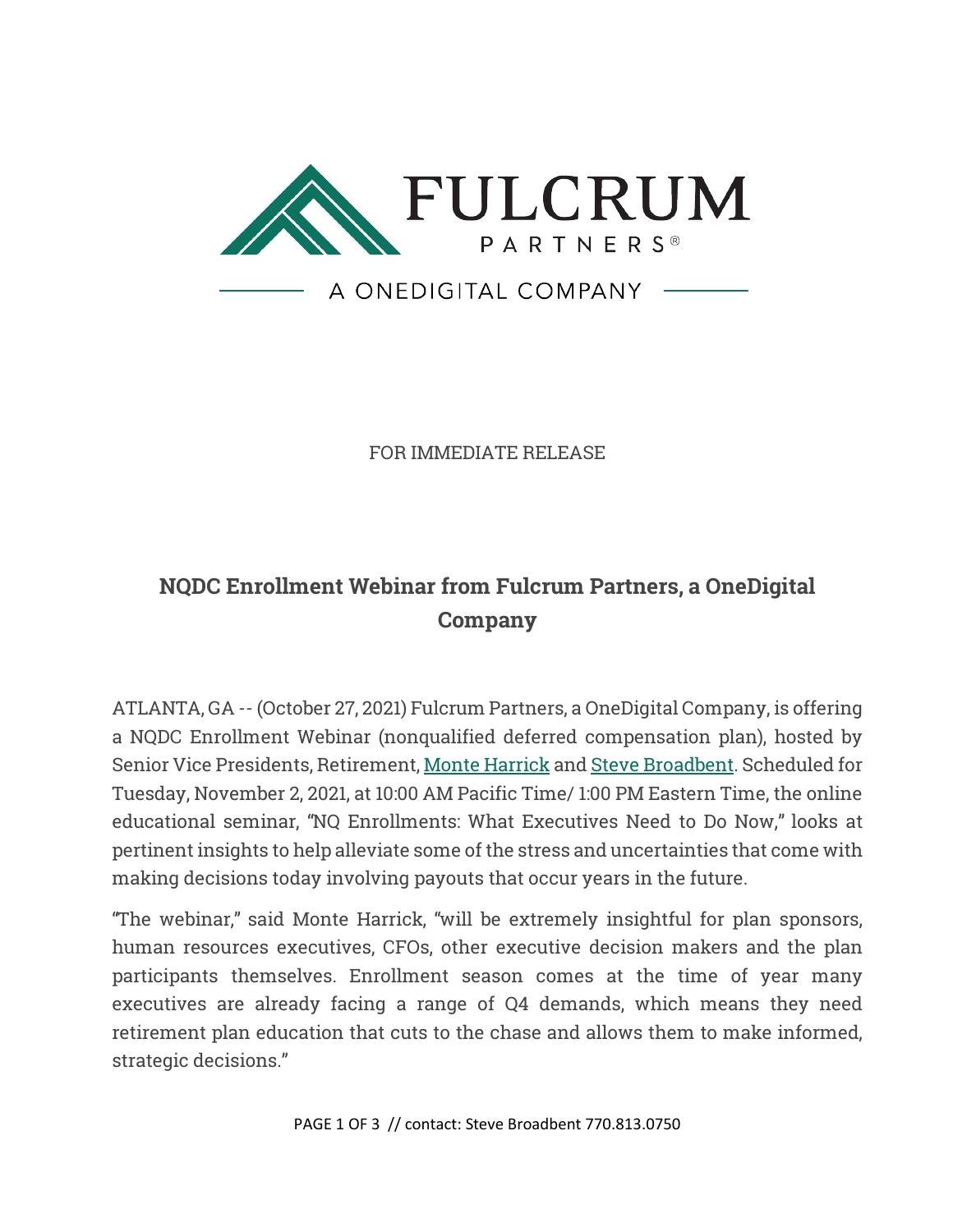**[Registration](https://www.fulcrumpartnersllc.com/enrolling-in-nqdc-webinar/)** for "NQ Enrollments: What Executives Need to Do Now," includes access to the recorded digital download, following the event. Among the topics to be examined will be amounts to defer, understanding timing and form of plan distributions, changing plan elections, tax planning options and other key information to position NQ plan participants and plan sponsors for long-term financial stability.

"NQDC plans," said Steve Broadbent, "provide a way for companies to competitively incentivize and reward key talent, partnering with employees in building retirement security and financial wellness. An NQDC plan paired with education offered about the plan demonstrates that the organization is committed to empowering the success of its workforce, which is a company's most valuable asset."

Plan participants, plan sponsors, and other interested parties can register at [www.fulcrumpartnersllc.com/enrolling-in-nqdc-webinar/](https://www.fulcrumpartnersllc.com/enrolling-in-nqdc-webinar/)

To find out more about how organizations and executives can benefit from the use of NQDC plans, follow *Deferred Compensation News*. You may also contact any member of the Fulcrum Partners team at [fulcrumpartnersllc.com/fulcrum-partners-team](https://www.fulcrumpartnersllc.com/fulcrum-partners-team/) to learn more.

## **About Fulcrum Partners, a OneDigital Company**

Fulcrum Partners [\(fulcrumpartnersllc.com\)](https://www.fulcrumpartnersllc.com/). With a team of experienced industry professionals who serve with diverse skill sets, targeted experience and in-depth expertise in executive compensation and benefits consulting, the financial professionals at Fulcrum Partners, a OneDigital Company, focus on an integrated approach to the design, financing and plan administration of executive benefits programs. Originally founded in 2007, today the company is part of the OneDigital advisory firm and has executive benefits advisory offices in Atlanta, Georgia; Chicago, Illinois; Charleston and Bluffton, South Carolina; Columbus and Cleveland, Ohio; Delray Beach, Orlando and Ponte Vedra Beach, Florida; Los Angeles and Newport Beach, California; Portland, Oregon; Salt Lake City, Utah and Washington D.C.

## **About OneDigital**

[OneDigital](https://www.onedigital.com/) is a leading strategic advisory firm in the U.S. and has consistently led from the front as a workplace ally for 20 years. OneDigital's ability to converge health, wealth and human resources into a hub of services and business guidance has empowered